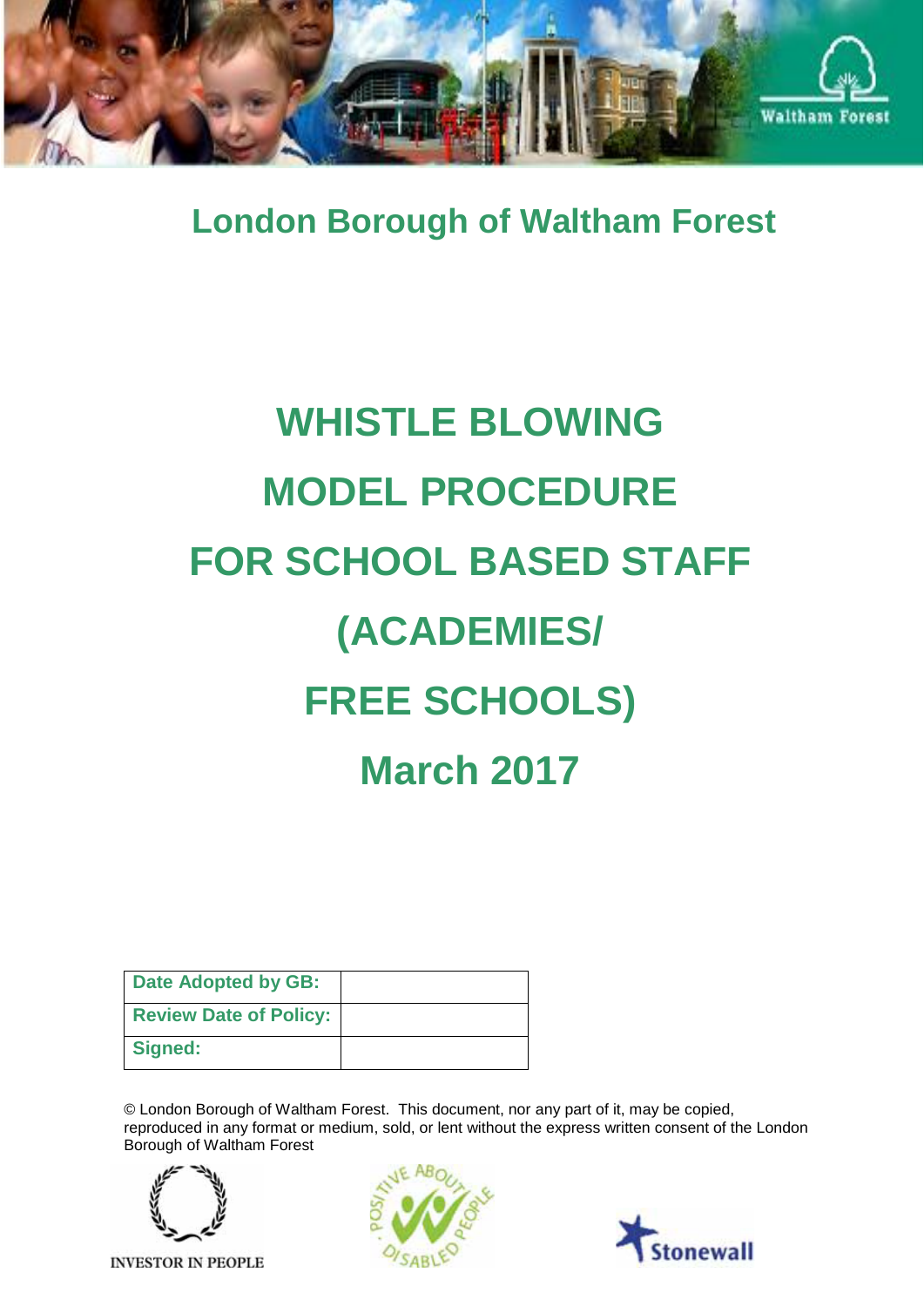# **Contents**

|                           | <b>SECTION 1: OUTLINE OF POLICY</b>        | <b>PAGE</b>             |
|---------------------------|--------------------------------------------|-------------------------|
|                           |                                            |                         |
| 1                         | Introduction                               | 3                       |
| 2                         | What is Whistleblowing                     | 3                       |
| 3                         | Aims & Scope of the Policy                 | $\overline{\mathbf{4}}$ |
| 4                         | Who to Contact                             | 4                       |
|                           |                                            |                         |
| <b>SECTION 2: PROCESS</b> |                                            | <b>PAGE</b>             |
|                           |                                            |                         |
| 1                         | Outline of Procedure/Investigation         | 5                       |
|                           |                                            |                         |
|                           | <b>SECTION 3: GENERAL INFROMATION</b>      | <b>PAGE</b>             |
|                           |                                            |                         |
| 1                         | <b>Support for Whistleblowers</b>          | 6                       |
| 2                         | <b>Concerns against Trustees/Directors</b> | 6                       |
| 3                         | How to Respond to Whistleblowing Concern   | 7                       |
| 4                         | Safeguarding                               | 7                       |
| 5                         | How the matter can be taken further        | 8                       |

8

6

Records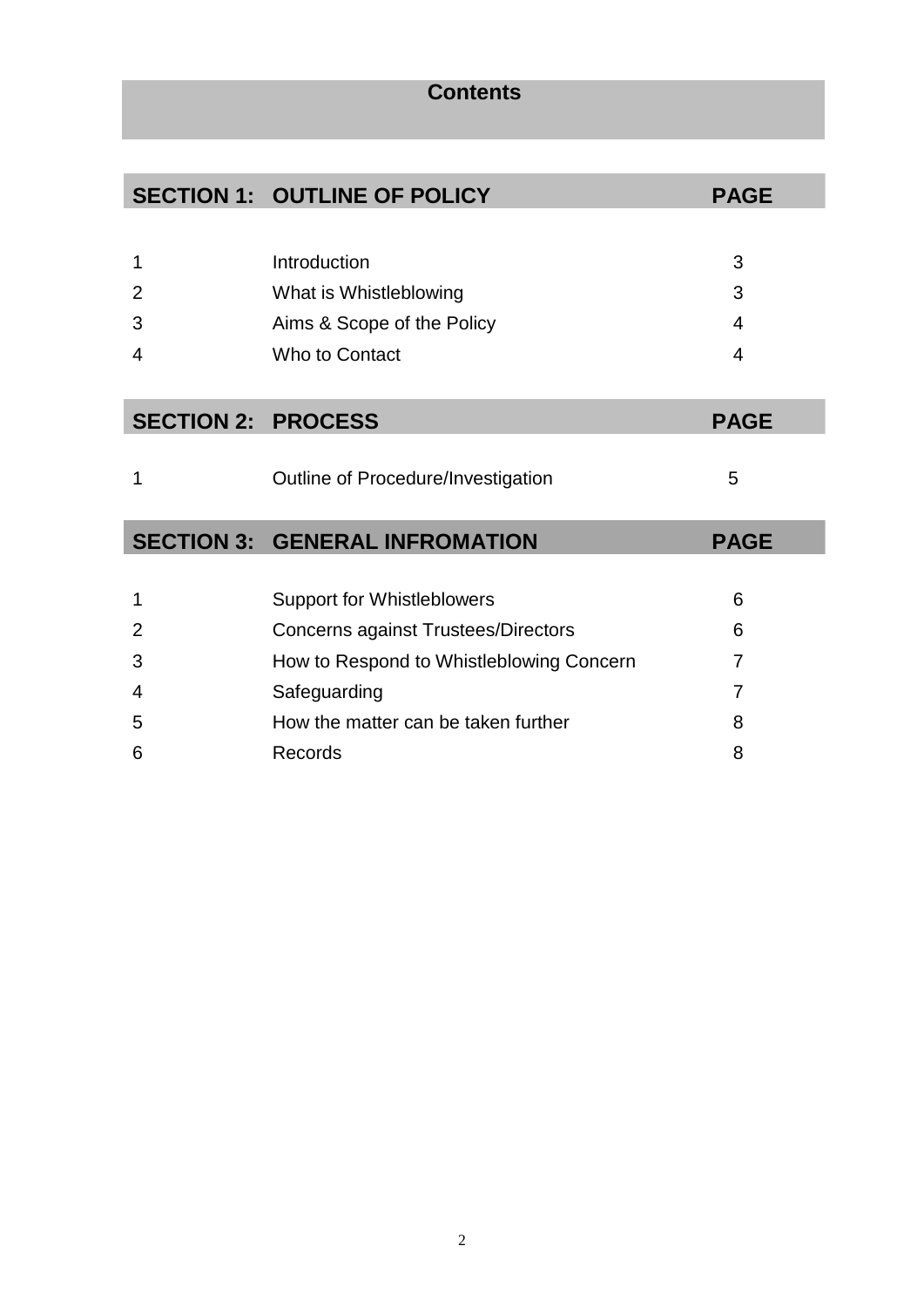# **SECTION 1: OUTLINE OF THE POLICY**

## **1. INTRODUCTION**

- 1.1 The Academy/Free School is committed to conducting its business with honesty and integrity, and expects all staff to maintain high standards in accordance with their contractual obligations and the Academies/Free School's policies and procedures.
- 1.2 This procedure is written solely for the purpose of raising concerns about wrongdoings. This policy should not be used for personal grievances (e.g. bullying, harassment, discrimination) which are not covered by whistleblowing law.

## **2. WHAT IS WHISTLEBLOWING**

- . 2.1 Whistleblowing is where a worker reports suspected wrongdoing at work. This is officially called, making a "qualifying disclosure" in the public interest. A worker can report things that fall within the scope of matters set out below:
	- a) that a criminal offence has been committed, is being committed or is likely to be committed,
	- b) that a person has failed, is failing or is likely to fail to comply with any legal obligation to which they are subject,
	- c) that a miscarriage of justice has occurred, is occurring or is likely to occur,
	- d) that the health or safety of any individual has been, is being or is likely to be endangered,
	- e) that the environment has been, is being or is likely to be damaged, or
	- f) that information tending to show any matter falling within any one of the preceding paragraphs has been, is being or is likely to be deliberately concealed.
- 2.2 If you have any genuine concerns related to suspected wrongdoing or danger affecting any of the Academies/Free School's activities (a whistleblowing concern) you should report it under this policy.
- 2.3 When an individual wishes to raise a concern, he or she will need to identify the concerns they have.

#### **2.4 Immunity from Disciplinary Action**

2.4.1If a worker brings information about a wrongdoing to the attention of their employers, they are protected in certain circumstances under the Public Interest Disclosure Act 1998. This policy does not provide a worker with immunity from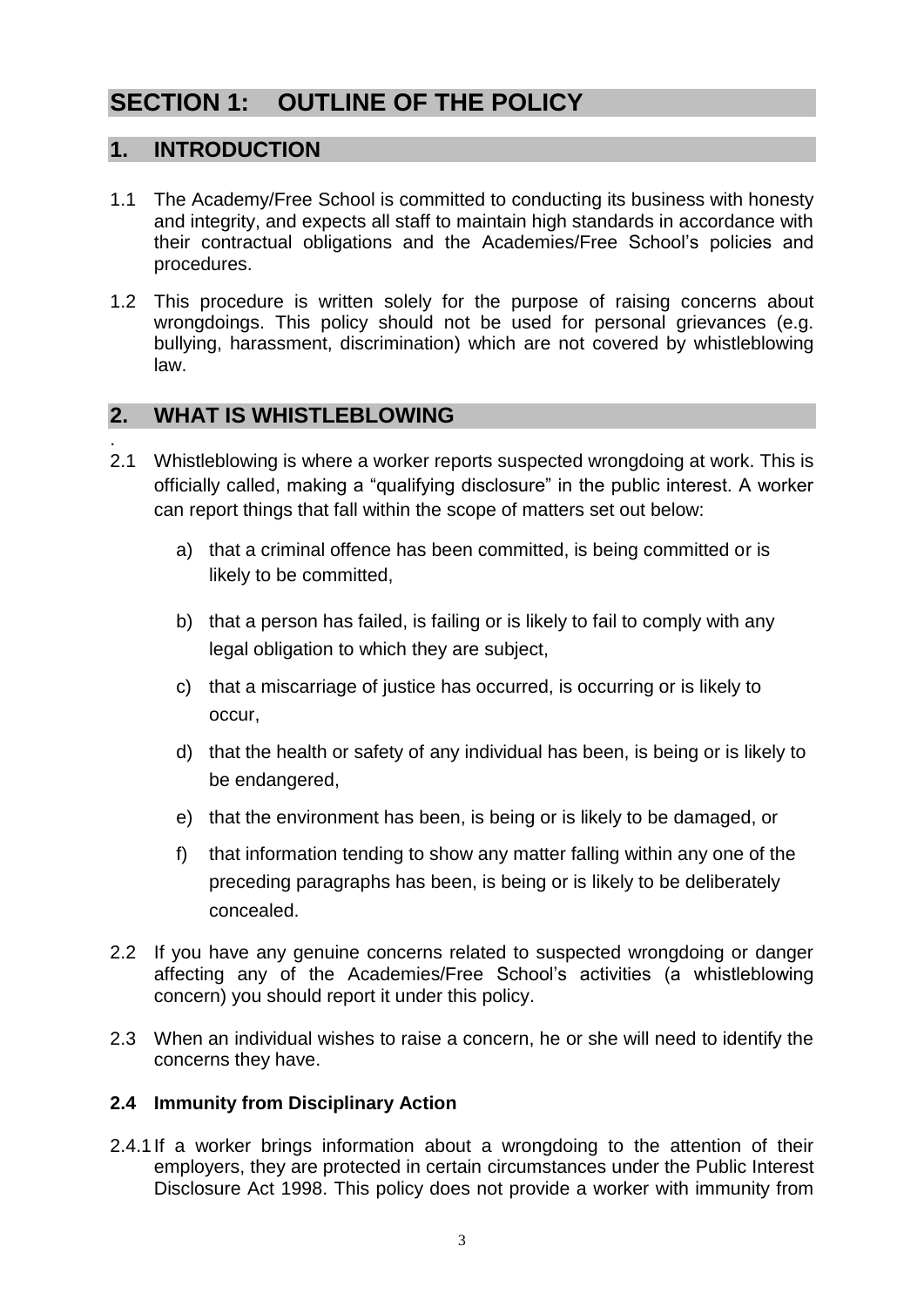disciplinary action and they cannot rely on the protection afforded by the policy if they have:-

- $\triangleright$  undertaken inappropriate or unethical conduct;
- $\triangleright$  failed to comply with the Council's policies, procedures or Standing Orders; legislation or statutory regulations;
- $\triangleright$  being responsible for the misuse of public office or public funds;
- $\triangleright$  committed fraud, corruption or other conduct which is an offence or a breach of law;
- $\triangleright$  made the disclosure without good faith or without believing it to be substantially true;
- $\triangleright$  made the disclosure for personal gain.

Under the Enterprise and Regulatory Reform Act 2013, workers must also make disclosures in the reasonable belief that doing so was in the public interest in order to enjoy protection under PIDA.

#### **2.5 ANONYMOUS ALLEGATIONS**

2.5.1No protection is provided by this policy or PIDA to a worker who makes anonymous allegations. Concerns expressed anonymously will be considered at the discretion of the Council

## **3. AIMS & SCOPE OF THE POLICY**

- 3.1 To encourage and enable any person to feel confident in raising serious concerns and to question and act upon concerns as soon as possible, in the knowledge that their concerns will be taken seriously and investigated as appropriate, and that their confidentiality will be respected and;
	- a) To provide staff with guidance on how to raise those concerns;
	- b) To reassure staff that they should be able to raise genuine concerns in good faith without fear of reprisals, even if they turn out to be mistaken.
- 3.2 This Policy reflects the Academy's/Free School's current practices and applies to all individuals working at all levels of the organisation, including the Trustees/Directors, CEO, Principals, members of the Senior Leadership Team, employees, consultants, contractors, trainees, part-time and fixed-term workers, casual and agency staff (collectively referred to as "Staff" in this policy) who are advised to familiarise themselves with its content.

## **4. WHO TO CONTACT**

4.1 Employees should normally raise their concerns with either the Line Manager/Principal or the CEO of the Academy/Free School Trust. If you feel this would not be appropriate in the circumstances then the matter should be directed to the Chair of the Directors Board at the Academy/Free School Trust.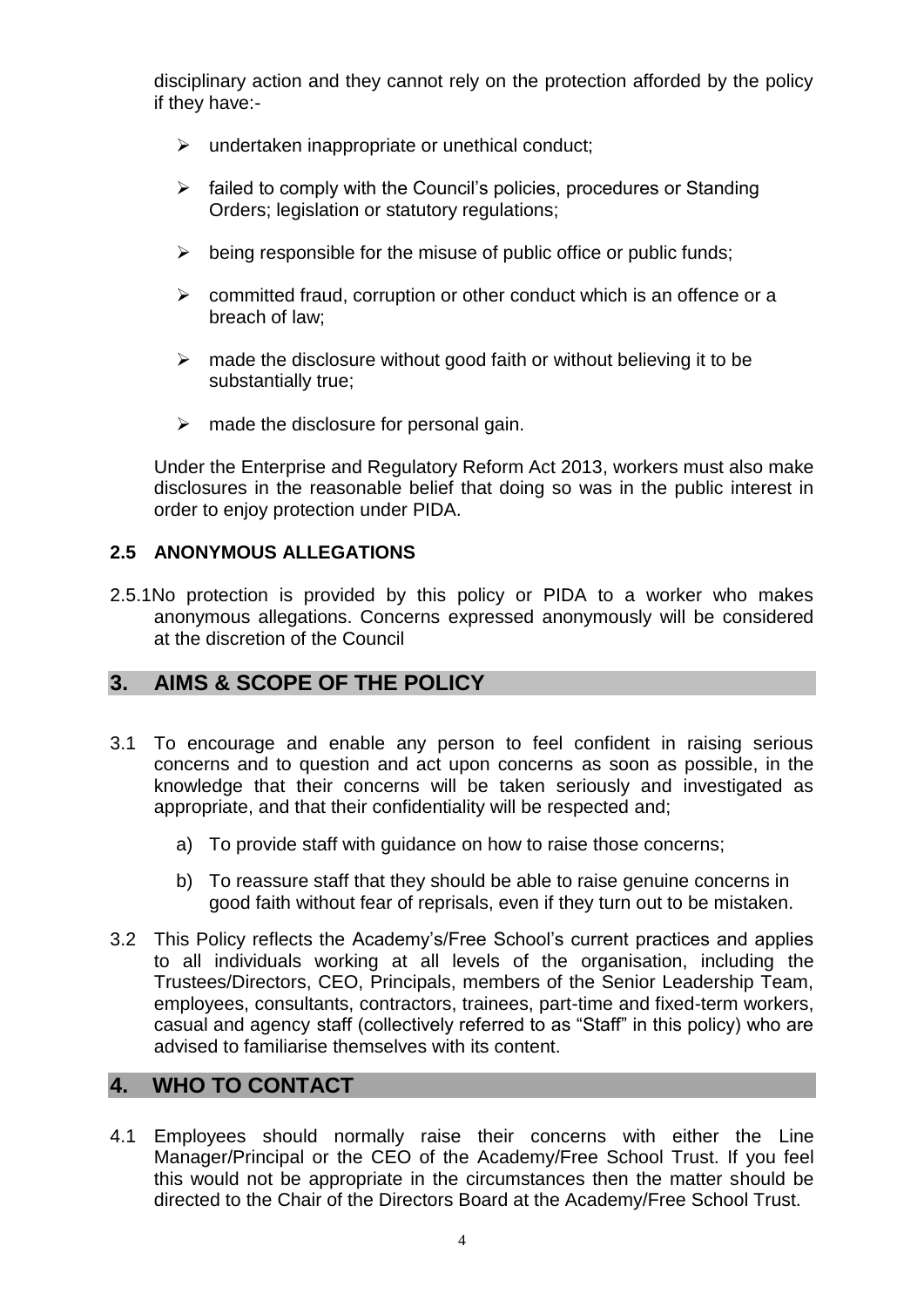- 4.2 Non-employees of the Academy/Free School (e.g. Agency workers or contractors) should raise their concern, in the first instance, with their named contact at the school, usually the person they directly report to. If you feel this would not be appropriate in the circumstances then the matter should be directed to the Chair of the Directors Board at the Academy/Free School Trust.
- 4.3 Concerns must be raised in writing and should include the following information:
	- $\triangleright$  the background and history of the concern (giving relevant dates);
	- $\triangleright$  the reason why the worker is particularly concerned about the situation.
- 4.4 The earlier a worker expresses their concern the easier it will be to take action.
- 4.5 Although workers are not expected to prove beyond doubt the truth of an allegation, they will need to demonstrate that there are reasonable grounds for their concerns.
- 4.6 If a worker ultimately feels that they have to take the matter externally, they may contact Public Concern at Work on 020 7404 6609. Public Concern at Work are a registered charity whose services are free and strictly confidential.

# **SECTION 2: PROCESS**

## **1. OUTLINE OF PROCEDURE /INVESTIGATION**

- 1.1 The Academy/Free School hopes that in many cases staff will be able to raise any concerns in writing to their Line Manager stating that they are raising their concern under this policy. They may be able to agree a way of resolving a concern quickly and effectively. In some cases they may refer the matter to the CEO.
- 1.2 An investigating officer will be appointed or a team of investigators including staff with relevant experience of investigations or specialist knowledge of the subject matter. The investigator(s) may make recommendations for change to enable the School to minimise the risk of future wrongdoing.
- 1.3 A meeting will be arranged with the 'whistleblower' as soon as practicable; to discuss their concern and record sufficient details to enable the matter to be thoroughly investigated. As a minimum, the name of the employee will be recorded, but it also needs to be established whether the individual wishes his or her identity to remain confidential.
- 1.4 The Investigator will take notes and produce a written summary of the concern raised and provide the 'whistleblower' with a copy as soon as practicable after the meeting. The School will also aim to give the ''whistleblower'' an indication of how it proposes to deal with the matter.
- 1.5 When a Trustee of the Academy/Free School Trust is appointed as the investigating officer they would normally be supported by their HR Provider.
- 1.6 The investigating officer should follow the investigation process in appendix A.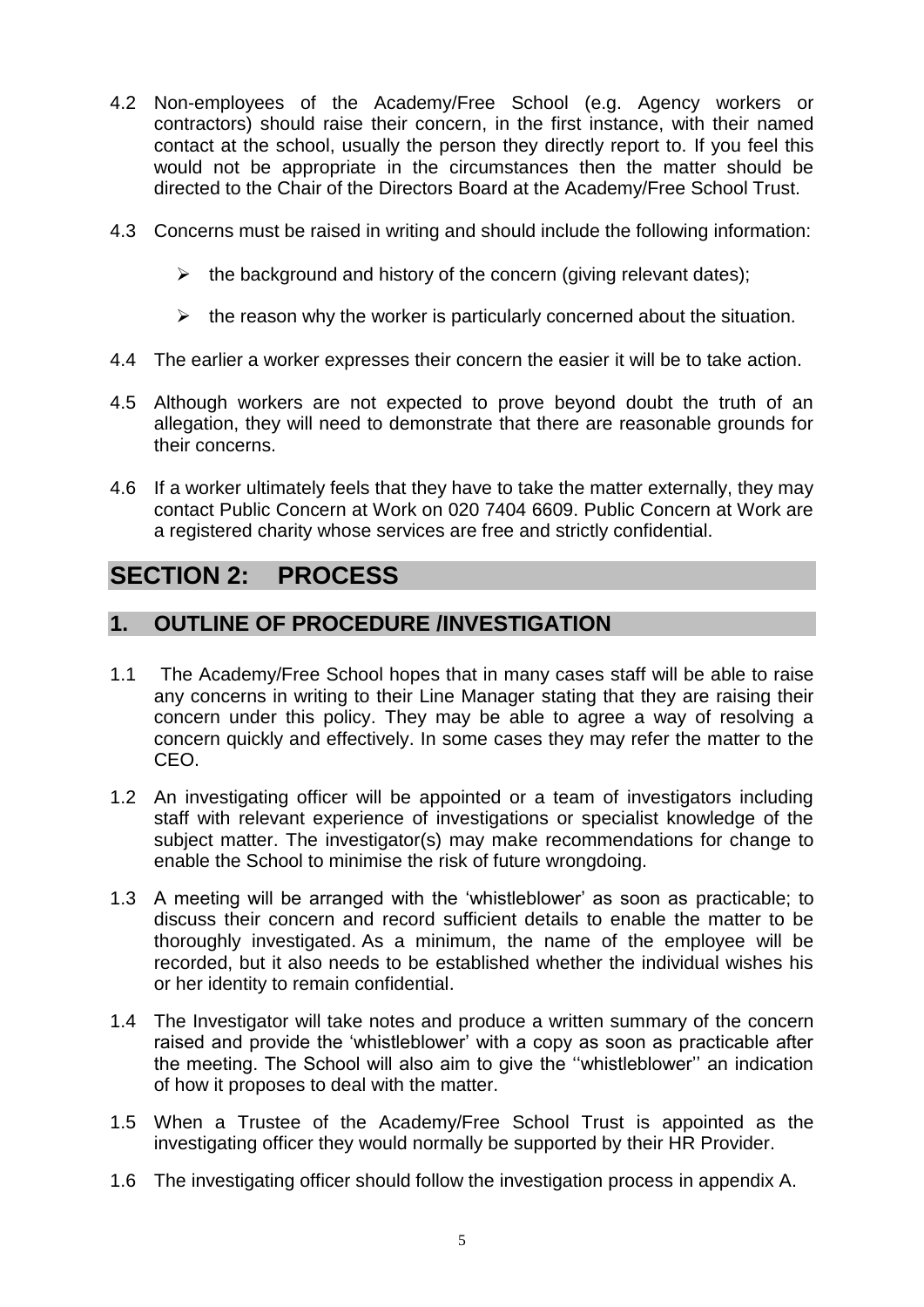- 1.7 If the investigating officer determines there is no substance to the allegations and it can be established that a 'whistleblower' has made false allegations maliciously, in bad faith or with a view to personal gain, the 'whistleblower' may be subject to separate action under the Academies/Free School's Disciplinary Policy.
- 1.8 Whilst it cannot always be the guaranteed outcome a particular member of staff is seeking, the Investigating Officer will try to deal with the concern fairly and in an appropriate way. If a member of staff is not happy with the way in which his or her concern has been handled, he or she can raise it with one of the other key contacts outlined above.

# **SECTION 3: GENERAL INFORMATION**

## **1. SUPPORT FOR WHISTLEBLOWER'S**

- 1.1 It is recognised that the decision to raise a concern can be difficult, not least because of the fear of reprisals.
- 1.2 Any harassment or victimisation will not be tolerated and action will be taken to protect individuals who raise concerns.
- 1.3 No information will be released regarding the identity of a whistleblower to any person within the Academy/Free School. Information will only be released to the appropriate person when there is a legal requirement to do so, e.g. a court order. The only exception to this shall be where the whistleblower themselves gives written permission to do so.
- 1.4 Where a whistleblower alleges they are / have been victimised / harassed as a result of raising a concern the matter shall be reported to the appropriate person please refer to the section marked 'Who to Contact'.
- 1.5 Anyone found to have victimised or harassed someone who has made a referral under this policy would normally be subject to a disciplinary process.
- 1.6 Concerns expressed anonymously are much less powerful but will be considered at the discretion of the Academy/Free School. In exercising this discretion, the factors to be taken into account would include :
	- a) Seriousness of the issue;
	- b) Credibility of the concern ;
	- c) The weight of the evidence;
	- d) Likelihood of being able to obtain the necessary information.

## **2. CONCERNS AGAINST TRUSTEES/DIRECTORS**

2.1 If a concern is received against a Trustee/Director other than the Chair of the Directors Board, then this will be treated in the same way as any other concern. It will receive the same serious consideration. The concern will be raised by the Principal/CEO with the Chair of the Directors Board who will decide how it should be dealt with.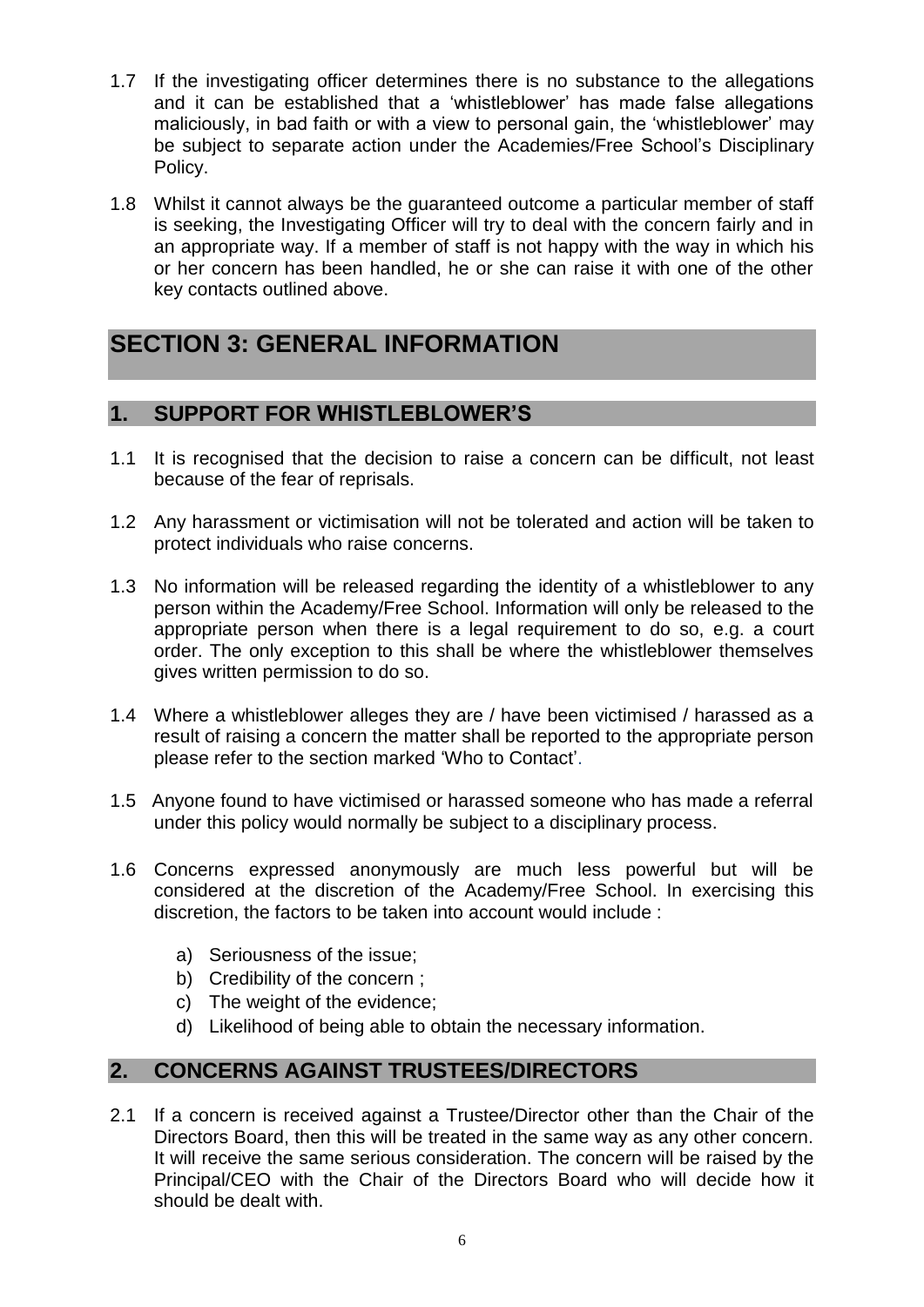2.2 If the concern is against the Chair of the Directors Board then clearly this process cannot be followed. In such circumstances, the concern will be taken directly to the Regional School's Commissioner or the Department of Education for action.

### **3. HOW TO RESPOND TO WHISTLEBLOWING CONCERN**

- 3.1 The receiver of the whistleblowing concern may wish to seek HR advice on how to manage the process.
- 3.2 The action taken will depend on the nature of the concern. Where appropriate, the matters raised may:
	- a) be investigated by management, internal audit, or other appropriate person
	- b) be referred to the external auditor
	- c) be referred to the police
	- d) form the subject of an independent inquiry.
- 3.3 In order to protect individuals, an initial investigation will be carried out to decide whether a full investigation is appropriate and, if so, what form it should take. Concerns or allegations which fall within the scope of specific procedures (for example, child protection or discrimination issues), will normally be referred for consideration under those procedures.
- 3.4 The person raising the concern will be notified as soon as possible, certainly within 7 working days:
	- a) acknowledging that the concern has been received,
	- b) indicating how it is proposed to deal with the matter,
	- c) giving an indication of when a final response or update will be provided
	- d) telling the person whether any initial enquiries have been made
	- e) supplying the person with information on staff support mechanisms, and
	- f) telling the person whether further investigations will take place and, if not, why not
	- g) advised to contact their union and the employee assistance programme for support.
- 3.5 Where any meeting is arranged, staff have the right to be accompanied by a trade union or professional association representative or a work colleague who is not involved in the area of work to which the concern relates.
- 3.6 Steps will be taken to minimise any difficulties, which a person may experience as a result of raising a concern, Support and advice will also be provided, should they be required to give evidence, e.g. at a disciplinary hearing.

## **4. SAFEGUARDING**

4.1 If a member of staff suspects that there is a serious safeguarding issue which they feel the Principal is not taking seriously or that they believe there is a